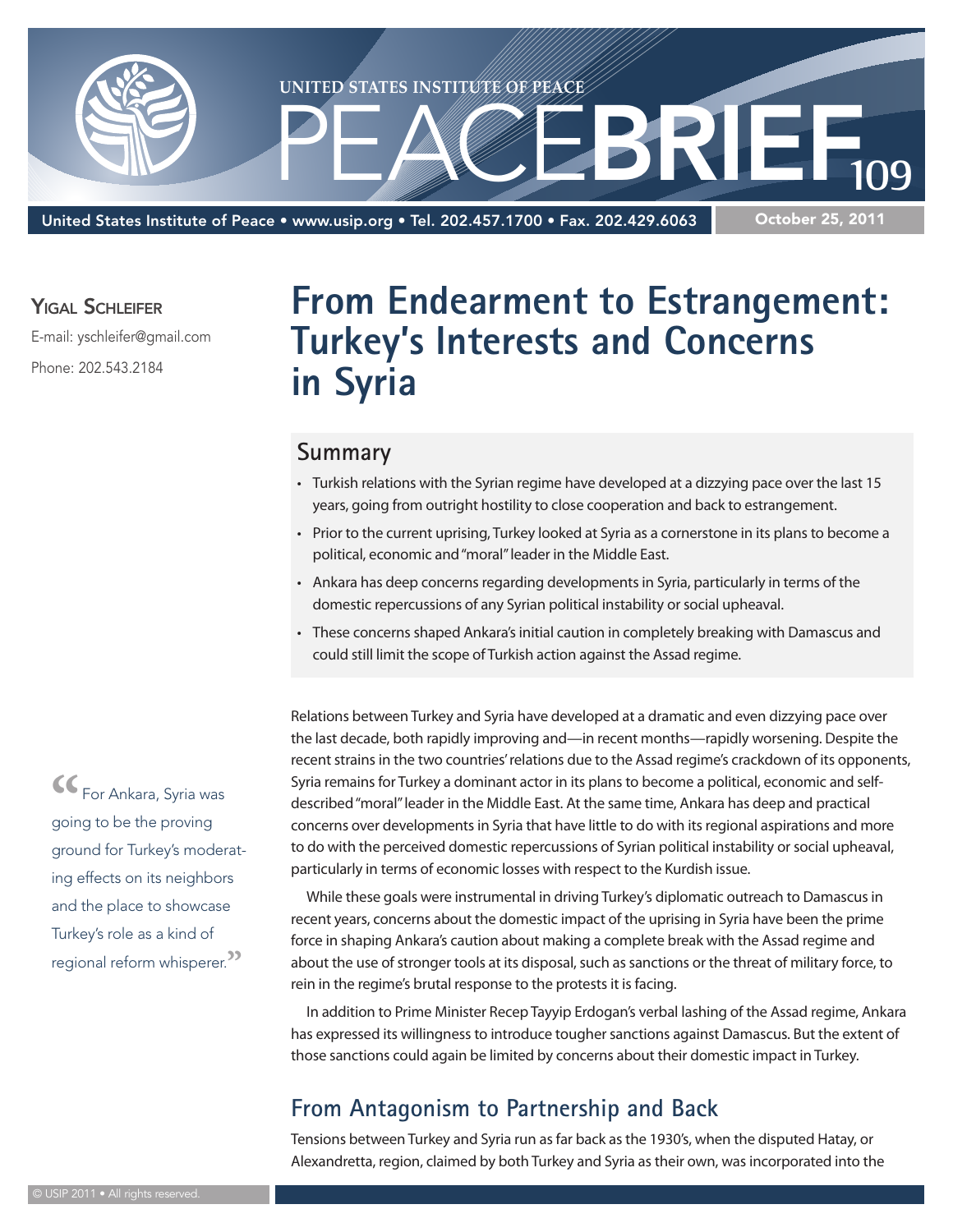nascent Turkish state by referendum. During the Cold War, meanwhile, the two countries found themselves on opposite sides of that era's ideological divide. Relations between Turkey and Syria truly reached a breaking point in 1998, when Ankara threatened military action against Damascus because of its support for the outlawed Kurdistan Workers' Party (PKK) and its sheltering of the organization's leader, Abdullah Ocalan.

Although Turkey's improved relations with Syria are usually credited to the ruling Justice and Development Party (AKP) and its "zero problems with neighbors" policy, the groundwork for that policy was put in place during the late 1990's by the late Ismail Cem, as the former foreign minister. During Cem's tenure Turkey's problematic relations with Greece normalized and began to take off. Even the improvement of relations with Syria and Iran trace their roots to this period. The first major breakthrough in Turkish-Syrian relations in recent years occurred in 2000, when arch-secularist president Ahmet Necdet Sezer went to Damascus for the funeral of longtime Syrian leader Hafez Al-Assad.

Still, the warming of relations between the two countries gained significant momentum under the watch of the AKP and its chief foreign policy architect, Ahmet Davutoglu. Bashar Al-Assad visited Turkey in 2004, marking the first such visit ever by a Syrian president. In that same year, Ankara and Damascus signed a free trade agreement and a strategic partnership treaty. The two countries went even further in 2009, establishing a visa-free travel regime and holding a previously unimaginable three-day joint military exercise. In yet another sign of deepening ties, Turkey announced the creation of an economic council to work toward creating a free-trade zone between itself, Syria, Jordan and Lebanon.

#### **Turkish Interests versus Ankara's Ambitions**

The corollary to Ankara's "zero problems" approach is "maximum trade." At its heart, Turkey's effort to minimize conflict in its immediate neighborhood—an effort that, admittedly, is now being tested by the fallout from the Arab Spring and other regional developments—is about creating an environment that is conducive to the flowering of Turkish trade and the expansion of the Turkish economy. In that sense, one of Ankara's main interests vis-à-vis Syria is to use the country as an outlet for Turkish exporters, particularly from the highly entrepreneurial regions bordering Syria, such as Gaziantep and Hatay. The statistics from the last few years demonstrate the success of this policy: Turkish exports to Syria skyrocketed from \$266 million in 2002 to \$1.6 billion in 2010. The abolishing of visa requirements, meanwhile, has led to an increasing number of Syrians crossing the border, especially to shop for Turkish goods. And the number of Syrian tourists visiting Turkey has skyrocketed from 122,000 in 2002 to under 900,000 last year

On the political front, Turkey's interests in Syria connect to Damascus' close relations with Iran. While Turkey has been working towards improving its political and economic relations with Iran, the two countries remain rivals in terms of their regional influence and Syria can be seen as one of the arenas where this rivalry is playing out. Turkish officials, upon encountering American resistance when they initially began their outreach to the Assad regime, frequently justified their efforts by explaining that improving Turkish ties with Syria would blunt Tehran's influence there.

In a 2005 State Department cable released by Wikileaks, American diplomats in Ankara took a rather dim view of Turkey's approach to Syria, describing it as a mixture of "wishful thinking and a form of neo-Ottoman nostalgia." While Turkish officials would obviously object to that characterization, it's clear that Ankara's intensive efforts to improve ties with Damascus went much deeper than simple economic or political interests. For the AKP's top leadership, Erdogan and Davutoglu in particular, Syria was going to be the proving ground for Turkey's moderating effects on its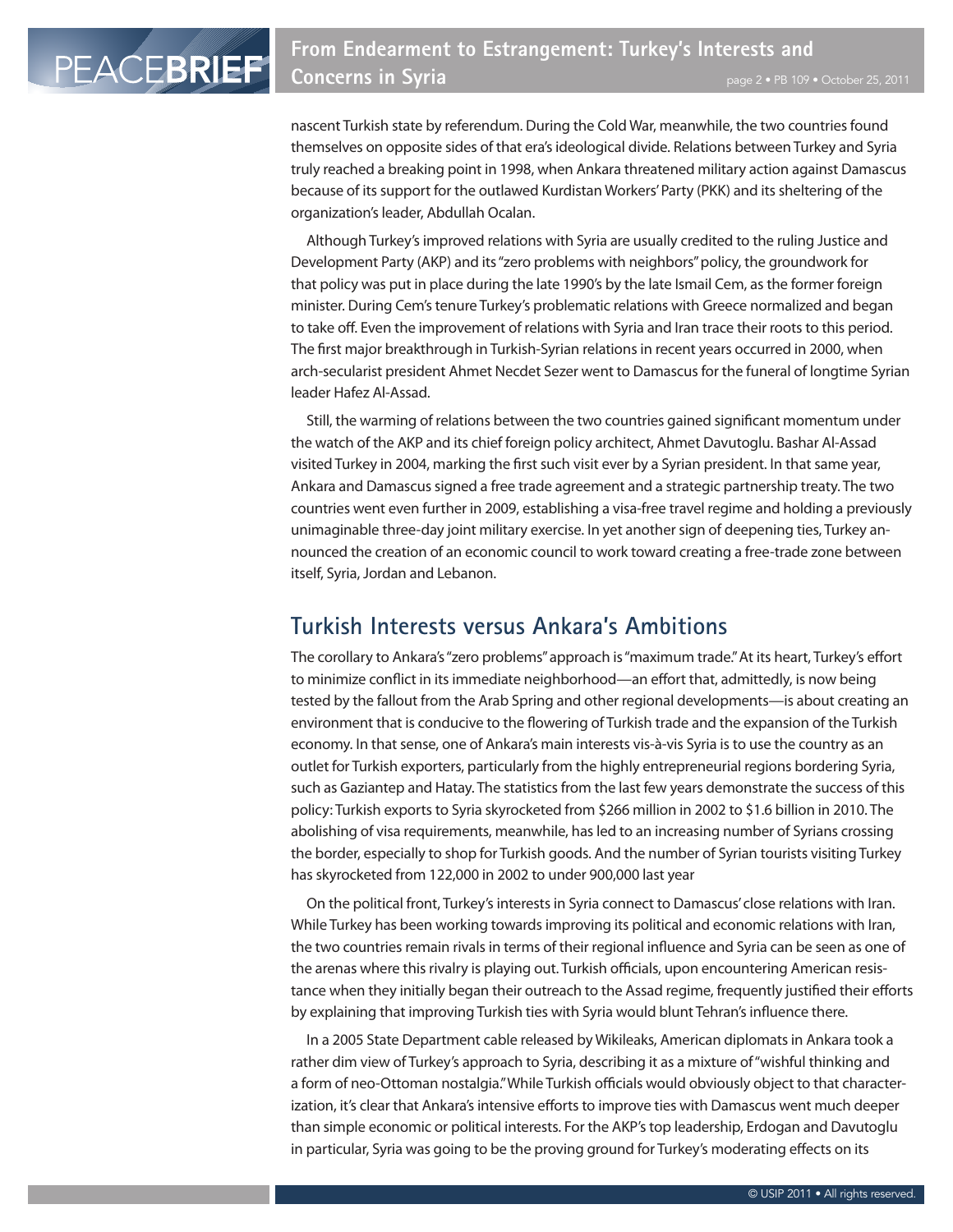neighbors and the place to showcase Turkey's role as a kind of regional reform whisperer. Ties to Syria were seen as the cornerstone of a new regional order, one based on more open borders and the free flow of goods and people (some Turkish pundits and officials even started talking about the creation of a "Shamgen" zone—a term that fuses the name of the old Ottoman Sham province, which encompassed modern-day Syria, with Europe's visa-free Shengen area).

# **A Test for the "No Problems" Policy?**

Turkey's initially slow and ambiguous response to the brutal events unfolding in Syria has been shaped in part by Ankara's inability to let go of its own vision of itself as the country that would to crack the code of the Assad regime. But that failure to respond decisively has also been shaped by concerns that unrest in Syria could affect its interests, both regionally and domestically.

On the regional level, Turkey is worried about the opportunities that the uprising in Syria might offer its rivals, particularly Iran and Saudi Arabia. From Ankara's perspective, completely cutting off ties to the Assad regime provides Iran with an opportunity to increase its influence in Syria by filling the space once occupied by Turkey. On the other hand, the possibility of the demise of the Alawite Assad regime and its replacement by a Sunni-dominated government provides Saudi Arabia with a golden opportunity to ramp up its influence in Syria, perhaps at Turkey's expense.

Beyond these regional issues, Ankara's response to the developments in Syria appears to be shaped more significantly by concerns about their domestic impact on Turkey. As Erdogan said in early August, and much to the dismay of the Syrian authorities: "We do not consider the problems in Syria a question of foreign policy but a domestic matter."

One of Turkey's main worries is the economic impact of Syrian instability and the loss of access to the country for Turkish exporters, who see economic opportunity there as well as valuable transit routes in Syria for other parts of the Middle East. But Turkey is more concerned about how Syrian instability might affect its own Kurdish problem. As Ankara sees it, any significant unrest among Syria's Kurdish population could lead to problems among Turkey's own Kurds, particularly in the already tense and predominantly-Kurdish southeast region. Syrian instability could also make Syria an ideal place for PKK activity once again. But with its own problems on the Kurdish front, the last thing Ankara wants right now is to see is something that could further inflame the Kurdish issue.

Because of these concerns, Ankara appears to be terrified by the thought of a rapid disintegration of the Assad regime that could create a power vacuum and might allow Syria's Kurds to carve out a more independent space. Instead, it has been pushing for what would be a gradual easing from power of the Assad regime and the implementation of reforms that, in many ways, would create a state that emulates many of the political and economic reforms made in recent years by Turkey itself. Although it refrains from using the term, Ankara in many ways, would like to see the "Turkish model" employed in Syria.

But Ankara's ability to influence events in Syria—at least through Damascus—is rapidly diminishing. Turkey had initially tried to use its close relations with Assad to convince him to institute quick reforms and heed calls of protesters. But those efforts quickly proved to be fruitless, and the line to Damascus was shut off as soon as Ankara's rhetoric against Assad heated up. Ankara is now clearly working to exert some influence on events by moving toward more punitive measures. It's hosting meetings of Syrian opposition groups, for example, and intercepted arms shipment headed to Syria. And, recent Turkish military exercises near the Syrian border hint to Damascus that some form of military intervention isn't off the table. Turkish officials have also promised that stronger sanctions targeting the regime will be forthcoming, even if they are as yet unspecified.